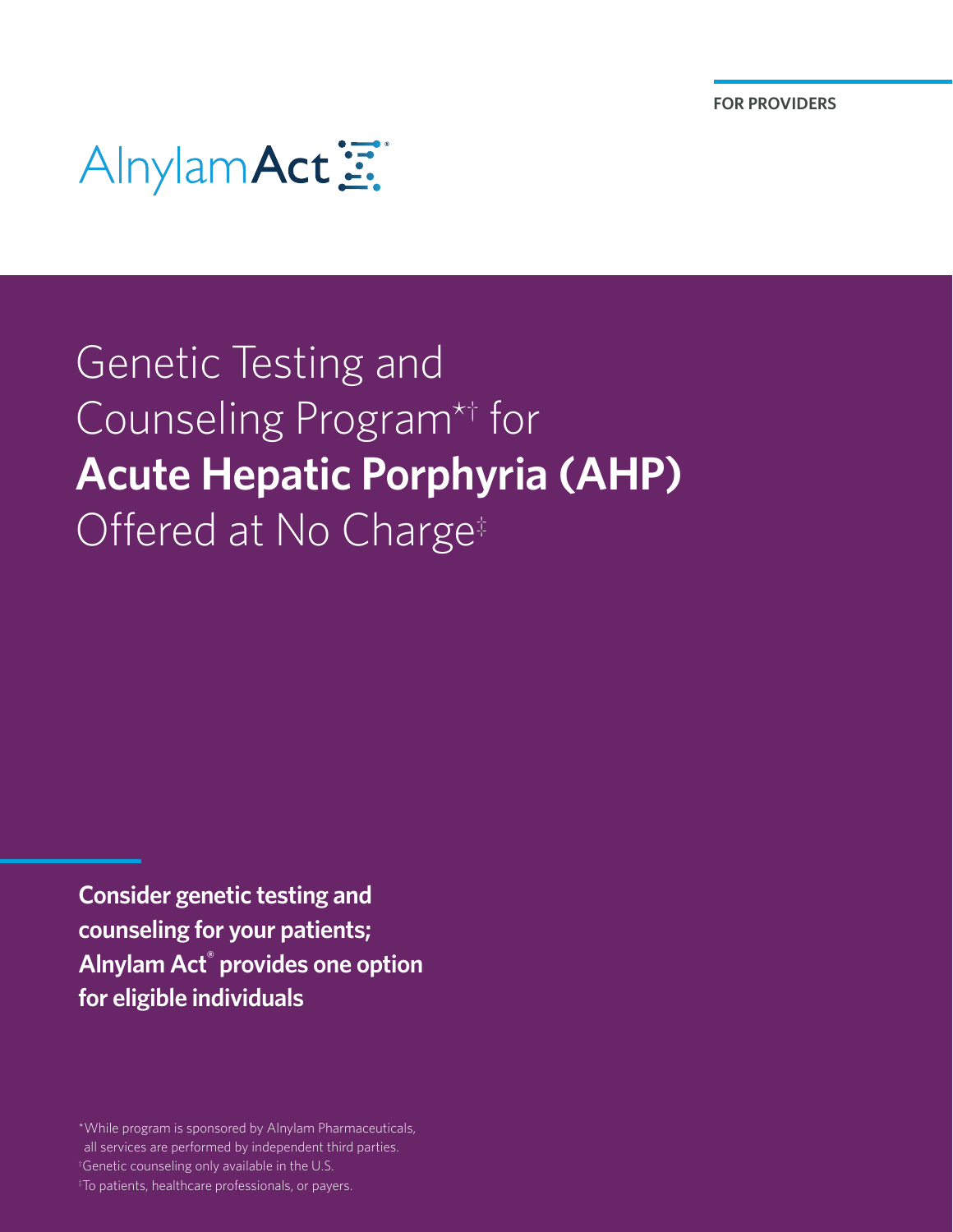

# About Acute Hepatic Porphyria (AHP)

## **What is AHP?**

AHP refers to a family of rare genetic diseases characterized by potentially life-threatening attacks and, for some patients, chronic, debilitating symptoms. AHP may inflict years of suffering and impaired quality of life. The symptoms of AHP can often resemble those of other more common conditions such as irritable bowel syndrome (IBS), fibromyalgia, and endometriosis. Consequently, patients afflicted with AHP are often misdiagnosed or remain undiagnosed for up to 15 years after symptom onset.<sup>1-5</sup>

## **How is it diagnosed?**

The two most common techniques to help inform a diagnosis of AHP are a urine test and a genetic test:

- **Urine Test:** Initial testing for AHP can include a random (spot) urine tested for PBG (porphobilinogen), ALA (aminolevulinic acid), and porphyrin levels. The optimal time to test is during or shortly after an attack when ALA and PBG levels have spiked. In most cases, PBG and ALA remain elevated between attacks; however, levels may normalize in some patients with less common forms of AHP (e.g., HCP and VP). Porphyrin analyses may help identify the specific type of AHP, but should not be used alone to test for AHP as they can be elevated for several reasons.Additional tests on plasma or stool samples may also be used to aid in a diagnosis.<sup>1,6-10</sup>
- **Genetic Test:** This test is complementary to biochemical testing. It can help confirm a diagnosis and determine the specific type of AHP. Genetic testing can be performed regardless of whether a person is currently experiencing attack symptoms. Penetrance in AHP is low, so people with a genetic mutation for AHP may be asymptomatic and never develop symptoms.<sup>8,10</sup>

## **Why use genetic testing for AHP?**

Delays in diagnosis may lead to unnecessary surgeries and increased disease burden. Genetic testing for AHP (associated genes include *HMBS, CPOX, PPOX*, and *ALAD*) can help confirm a diagnosis which may help shorten the diagnostic journey and allow timely management of AHP.<sup>1,5</sup>

## **Is family screening important?**

AHP is generally an inherited disorder and may affect multiple individuals within a family. If you have a patient with AHP, consider genetic testing in blood relatives as part of at-risk family member screening. Consultation with a genetic counselor is recommended to help understand the risk of inheriting this disease.7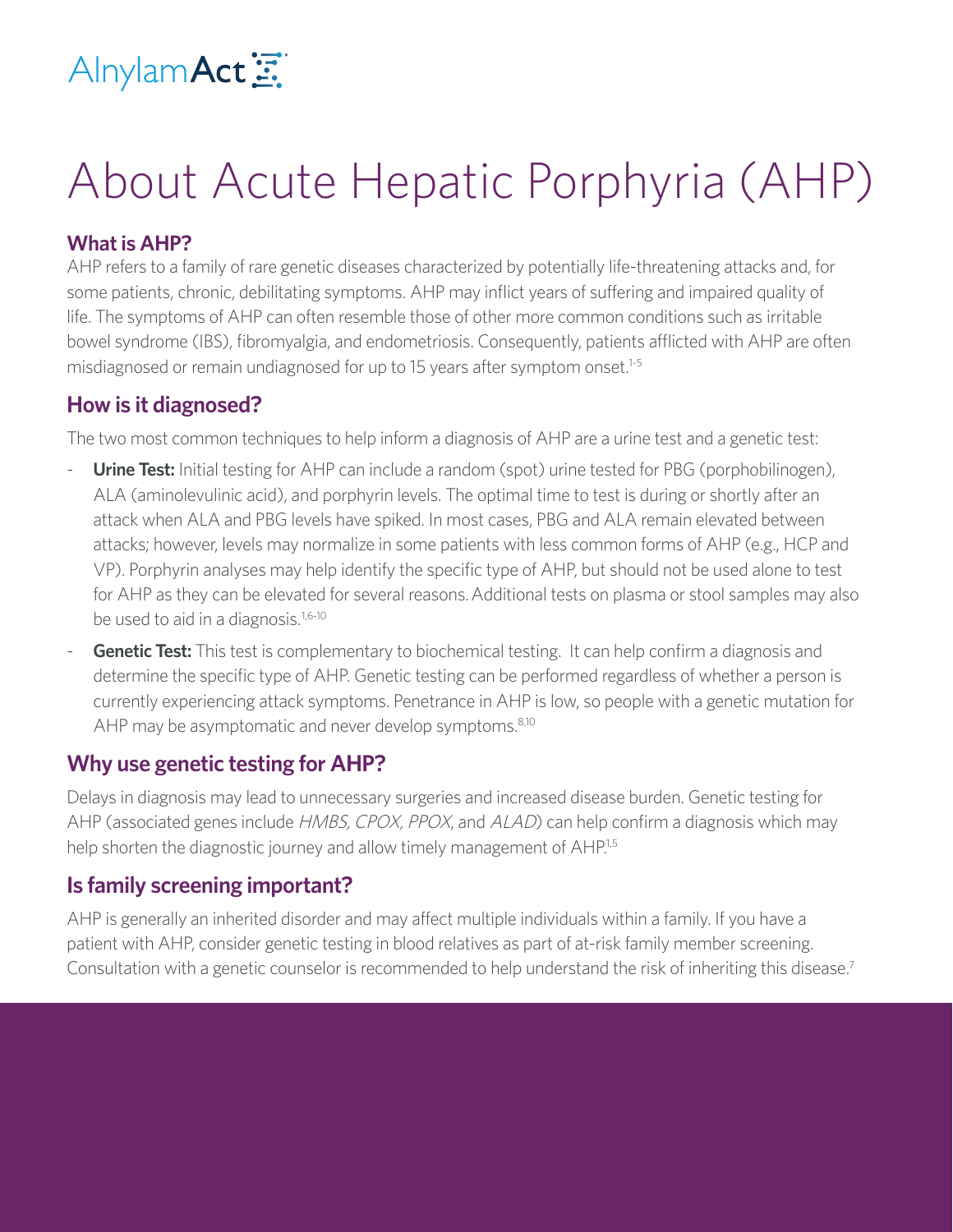## AlnylamAct

# About Alnylam Act®

## **What is Alnylam Act®?**

Alnylam  $Act^{\circ}$  is a sponsored, no-charge, third-party genetic testing and counseling program for patients with a family history or suspected diagnosis of AHP. The Alnylam Act® program was developed to reduce barriers to genetic testing and counseling to help people make more informed decisions about their health.

### **What genes are tested through Alnylam Act®?**

Genetic testing for AHP is provided through the Invitae Comprehensive Porphyrias Panel, which contains a total of 10 genes. This panel includes the four genes associated with AHP and six genes associated with other non-AHP forms of porphyria such as cutaneous porphyria.

### **How much does genetic testing and counseling cost through Alnylam Act®?**

Through the Alnylam Act® program, the genetic testing and counseling services are provided at no charge to patients, healthcare professionals, or payers, including government payers.

**The Alnylam Act® program was created to provide access to genetic testing and counseling to patients as a way to help people make more informed decisions about their health.**

Mary, living with AHP

- While Alnylam provides financial support for this program, tests and services are performed by independent third parties
- Healthcare professionals must confirm that patients meet certain criteria to use the program
- Alnylam receives de-identified patient data from this program, but at no time does Alnylam receive patient-identifiable information. Alnylam uses healthcare professional contact information for research and commercial purposes
- Genetic testing is available in the U.S. and certain other countries. Genetic counseling is available in the U.S.
- Healthcare professionals or patients who use this program have no obligation to recommend, purchase, order, prescribe, promote, administer, use, or support any Alnylam product
- No patients, healthcare professionals, or payers, including government payers, are billed for this program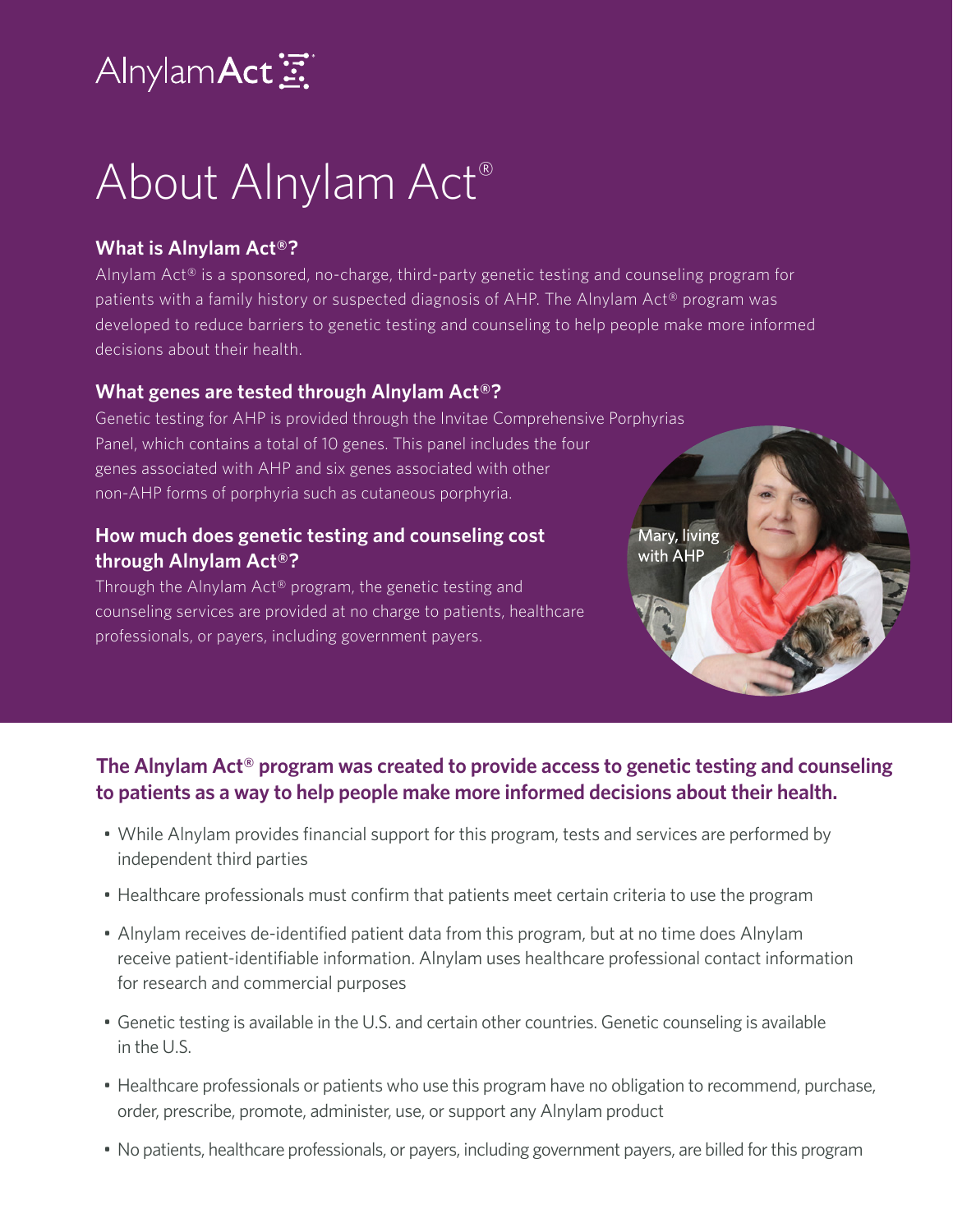## Alnylam Act 三

## Getting Started

Once the decision to undergo genetic testing and counseling has been made:

## **Step 1** Determine eligibility for genetic testing\*

For genetic testing through Alnylam Act®, patients must be pubescent or older and meet the requirements below:

- Family history of AHP, **or**
- Elevated (>ULN) urinary porphobilinogen (PBG) or aminolevulinic acid (ALA) levels, **or**
- Combination of AHP symptoms

## **Step 2** Order a genetic test

### **Start your order**

- Request Invitae specimen collection kits to get started at **[invitae.com/request-a-kit](https://www.invitae.com/request-a-kit/#/)**
- Complete the Invitae requisition form for Alnylam Act® (AHP), and fax it to **415-276-4164**, or insert the form in the Invitae specimen collection kit before shipment
- Note: You can also place an order through the online ordering portal at **[invitae.com/alnylam-act-ahp](http://invitae.com/alnylam-act-ahp)**



### **Submit patient sample**

- Collect a sample using Invitae's specimen collection kit
- Follow the collection and shipping instructions inside the Invitae collection kit
- Note: Invitae offers the ability to send specimen collection kits directly to patients

| and the state of the state of the state of the state of the state of the state of the state of the state of th<br>- 1 |  |
|-----------------------------------------------------------------------------------------------------------------------|--|
|                                                                                                                       |  |
|                                                                                                                       |  |

#### **Receive results**

- Receive results in 10-21 calendar days, on average
- Receive a notification email once the test results are ready. If you created an online account, you can view the status of your order by logging into your account

Questions about variant of uncertain significance (VUS) results? Invitae's Clinical Support Services are available to help aid in interpretation and resolution of VUS results. To discuss, please email **[clinconsult@invitae.com](mailto:clinconsult%40invitae.com?subject=)** or call**1-800-436-3037**.

\*Refer to the Alnylam Act® AHP requisition form for full details of eligibility criteria.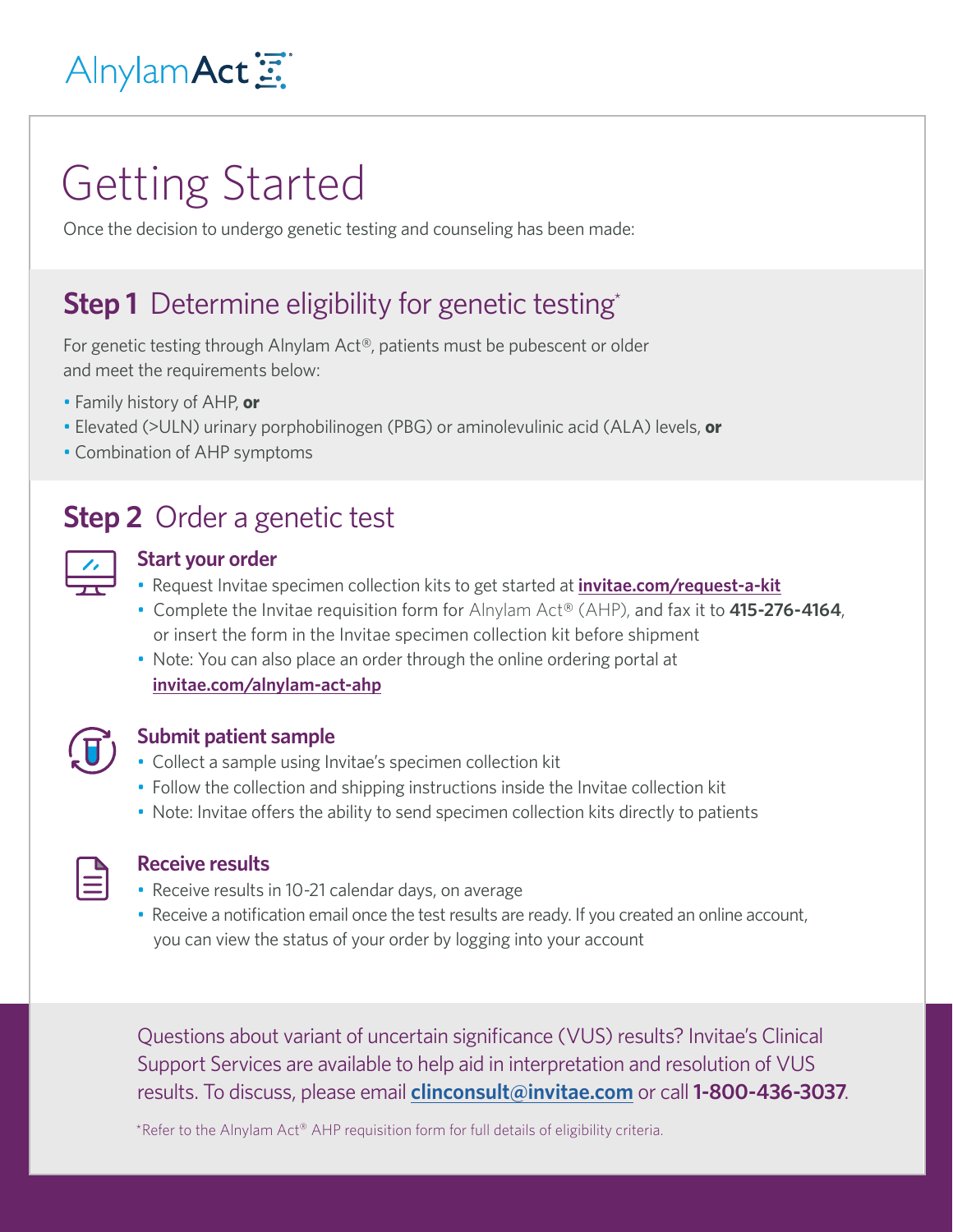## Alnylam Act 三

# Getting started (continued)

## **Step 3** Genetic Counseling (optional)



- Instruct your patient to call InformedDNA at **1-888-475-3128** to schedule an appointment
- Patient may seek genetic counseling sessions throughout the process, and counseling is available before, during, and after genetic testing



#### **Prepare patient for the appointment**

Patient will need to reference the Alnylam Act® program and provide your contact information (name, address, phone, and fax number) when scheduling the appointment



#### **Receive results**

A detailed summary report of your patient's genetic counseling session will be delivered to you via fax

\*Genetic counseling only available in the U.S.



## **FOR QUESTIONS ABOUT GENETIC COUNSELING** Call InformedDNA at **1.888.475.3128**

### **FOR QUESTIONS ABOUT GENETIC TESTING**

Contact Invitae at **[invitae.com/contact](http://invitae.com/en/contact)** or **1.800.436.3037**